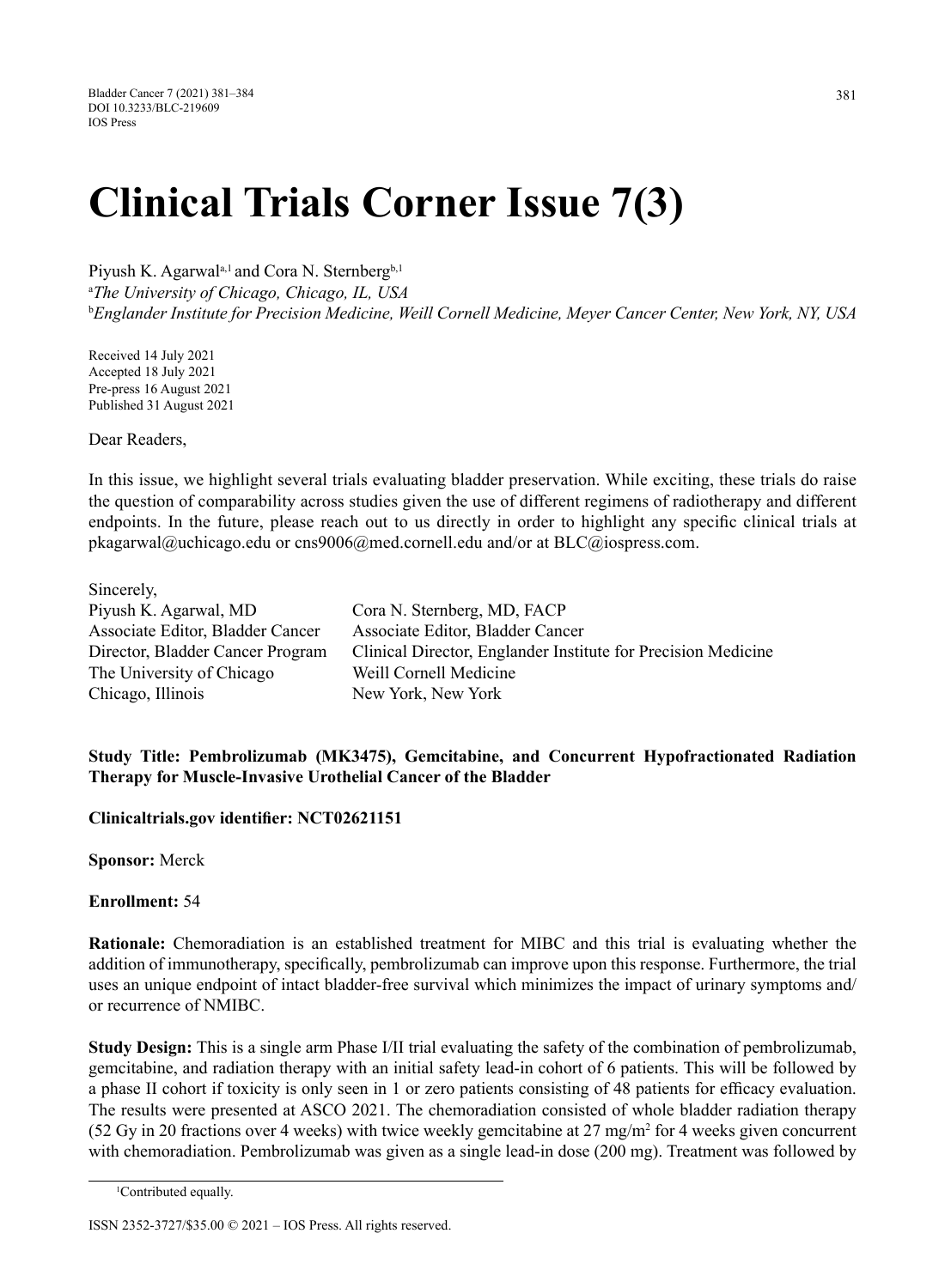maximal TURBT 2- 3 weeks afterwards and pembrolizumab 200 mg intravenously was administered every 3 weeks for a total of 3 doses starting day 1 of radiation therapy.

**Endpoints:** The primary endpoint was two-year bladder intact event-free survival (BI-EFS) which is a novel endpoint only measured from the time of treatment initiation to the following events: recurrent/residual MIBC post-chemoradiotherapy, nodal or distant metastatic disease, radical cystectomy, or death due to any cause. Secondary endpoints included safety, complete response rate, overall survival and metastasis-free survival. Complete response rate was defined as the absence of any viable residual cancer.

**Results**: Updated results were presented at ASCO 2021. Six patients were enrolled into a safety cohort followed by 48 patients enrolled into an efficacy cohort. A total of 42 patients (85%) completed all protocol therapy and were included in the analysis. The majority of patients had T2N0 disease (70%) and 75% refused cystectomy. At 12 weeks post-radiotherapy, complete response in the entire cohort was 59%. At a median follow-up of 14.6 months, bladder-intact free survival was 88% at 12 months in the efficacy cohort. Nine patients (19%) were treated with steroids for immune-related adverse events. One patient died of a grade 4 colonic perforation.

**Comments:** The initial results are exciting given the complete response rate and high bladder-intact free survival rate, albeit with short follow-up. Of course with further follow-up, these numbers can worsen over time but the regimen appears to be safe and outcomes are initially quite reasonable. Another challenge will lie in knowing the ideal radio-sensitizing chemotherapy agent to use along with the best radiation treatment protocol. To that end, the ongoing randomized clinical trial evaluating the use of pembrolizumab with investigator choice of chemotherapy and radiation therapy (NCT 04241185) is actively accruing and will answer more questions.

# **Study Title: Gemcitabine, Cisplatin, Plus Nivolumab in Patients With Muscle-invasive Bladder Cancer With Selective Bladder Sparing (GU-16-257)**

#### **Clinicaltrials.gov identifier: NCT03558087**

**Sponsor:** Icahn School of Medicine at Mount Sinai/Hoosier Cancer Research Network

#### **Enrollment:** 76

**Rationale:** This trial explores the impact of primary chemo-immunotherapy as a sole-treatment for MIBC without the use of radiotherapy. Therefore, this trial is evaluating the use of systemic therapy for localized disease without the use of definitive local therapy.

**Study Design:** This is a single arm, phase II study in which cisplatin-eligible patients with cT2-T4aN0M0 urothelial cancer are treated with TURBT followed by four cycles of gemcitabine/cisplatin and nivolumab and patients reassessed with clinical imaging, cytology, cystoscopy, and biopsies and if patients achieved a clinical complete response rate, then offered a four-month adjuvant period of nivolumab instead of radical cystectomy. Clinical complete response rate is defined as normal imaging, normal cytology, and no tumor or low grade Ta urothelial cancer on biopsy.

**Endpoints:** The primary endpoints are clinical complete response rate (cT0 or cTa) and the ability of clinical complete response to predict pathologic complete response (<pT1) in patients undergoing cystectomy and 2 year metastasis-free survival (MFS) in patients pursuing surveillance. Secondary endpoints include the impact of baseline genomic alterations from TURBT (ERCC2, FANCC, RB1, ATM, and tumor mutation burden) on performance of clinical complete response for predicting MFS.

**Results**: Overall, 76 patients were enrolled and 64 (84%) completed imaging. Thirty-one (48%) of the 64 patients achieved a complete response and 30 of the 31 patients chose adjuvant immunotherapy instead of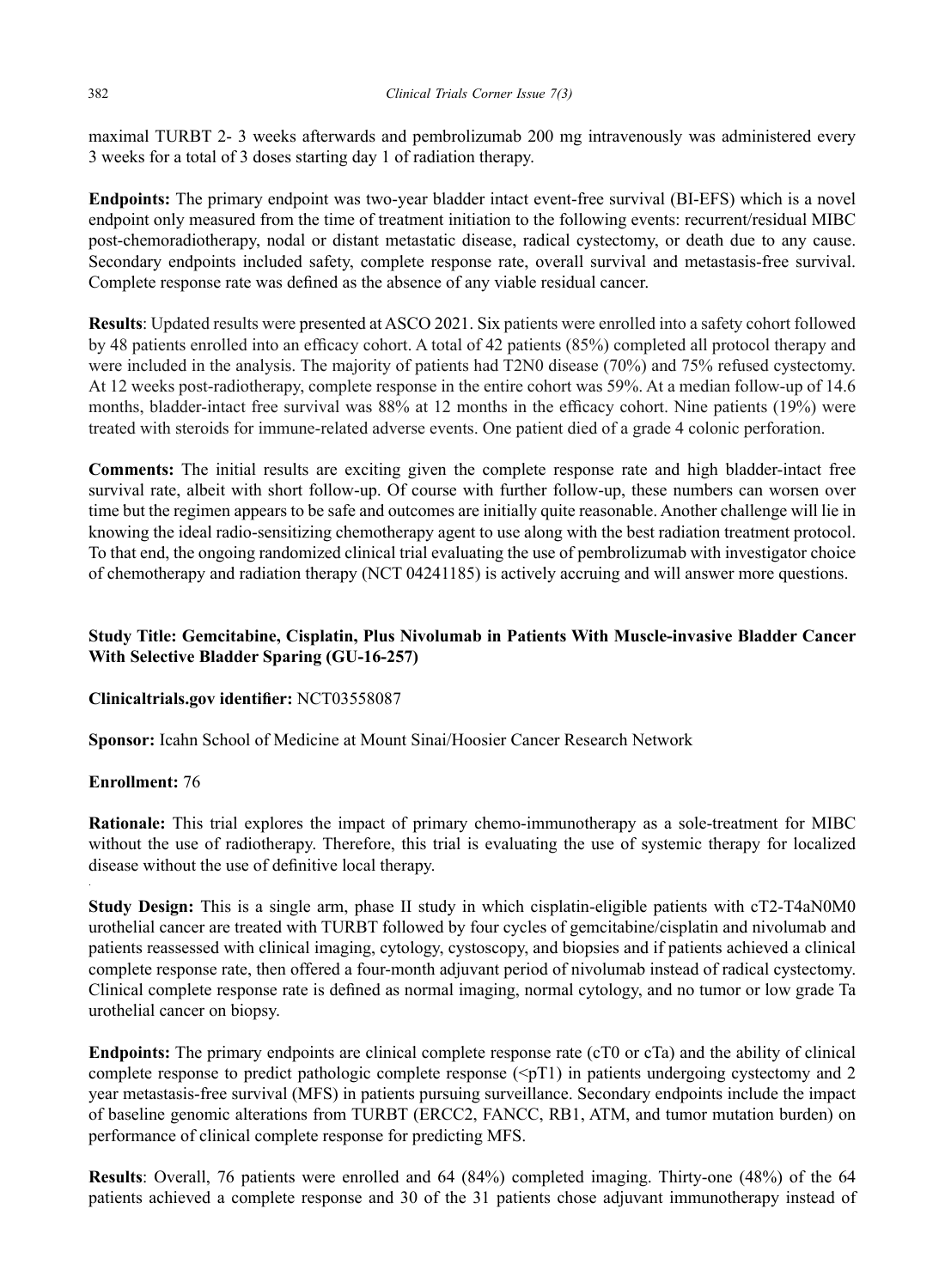radical cystectomy. However, 8 of the 31 patients developed a local recurrence and six of them underwent cystectomy and only one patient had >T2N0 disease. Of note, among the patients without complete response who underwent immediate cystectomy (n=28), 32% had ypTanyN+ disease. Finally, among genomic alterations well described to correlate with response to chemoimmunotherapy, only TMB  $\geq 10$  mutations/Mb or mutant ERCC2 were associated with a clinical complete response.

**Comments:** TURBT alone for MIBC has been shown in some series to show excellent response rates and in this study the rates of clinical complete response are lower than historical TURBT series and certainly lower than in studies with definitive local therapy using chemoradiation or radical cystectomy. Furthermore, genomic alterations known to correlate with response to chemoimmunotherapy may not function as biomarkers as they may not correlate with clinical response in all patients.

# **Study Title: Phase III Randomized Trial of Concurrent Chemoradiotherapy With or Without Atezolizumab in Localized Muscle Invasive Bladder Cancer**

#### **Clinicaltrials.gov identifier: NCT03775265**

**Sponsor:** SWOG/NRG (National Cancer Institute), Genentech

#### **Enrollment:** 475

**Rationale:** Chemoradiation has an established therapeutic role in localized muscle-invasive bladder cancer. This cooperative group trial tests the hypothesis that the addition of immunotherapy, specifically atezolizumab, improves bladder intact event-free survival.

**Study Design:** This is a randomized trial for patients with localized muscle-invasive bladder cancer T2- 4N0M0 who have refused or are unfit for radical cystectomy or preferentially choose bladder sparing treatment whereby patients are randomized to radiation therapy (three-dimensional conformal or intensity-modulated) with chemotherapy as per the treating physician with or without atezolizumab. The chemotherapy can consist of either gemcitabine, cisplatin, or fluorouracil and mitomycin. Patients treated in the atezolizumab arm are treated every 3 weeks for up to 6 months.

**Endpoints:** The primary outcome is bladder intact event-free survival (BI-EFS) rate from the date of randomization to the first documentation of a BI-EFS event, assessed up to 5 years.

This composite endpoint includes the absence of muscle invasive bladder recurrence, regional pelvic soft tissue or nodal recurrence, distant metastases, bladder cancer or toxicity related death or cystectomy. Secondary endpoints include: overall survival at 5 years, disease-specific survival, NMIBC recurrence rate, cystectomy rate, and several immunologic and biologic endpoints.

**Results**: At GU ASCO 2021, safety data were reported for the first 73 patients enrolled on trial. The atezolizumab arm contained 37 patients while the trimodal therapy arm contained 36 patients. Overall, the immunotherapy arm had 23 grade 3 or higher toxicity rates compared to 11 in the trimodal therapy alone arm. Moreover, none of the toxicities were deemed to be immune-related. The most common toxicity was hematological (anemia, lymphopenia and decreased WBC).

**Comments:** This is an ongoing trial with a target enrollment of 475 patients. As of July 1,2021 172 patients have been registered with a target enrollment of 10 patients per month. The DSMC considered it safe to continue the trial, though it is surprising that there were more grade 3 or high toxicity events in the immunotherapy arm that were deemed not to be immune-related. This suggests that combination therapy may result in a higher number of toxicities that are a result more of combination treatment as opposed to being related to immunotherapy alone.